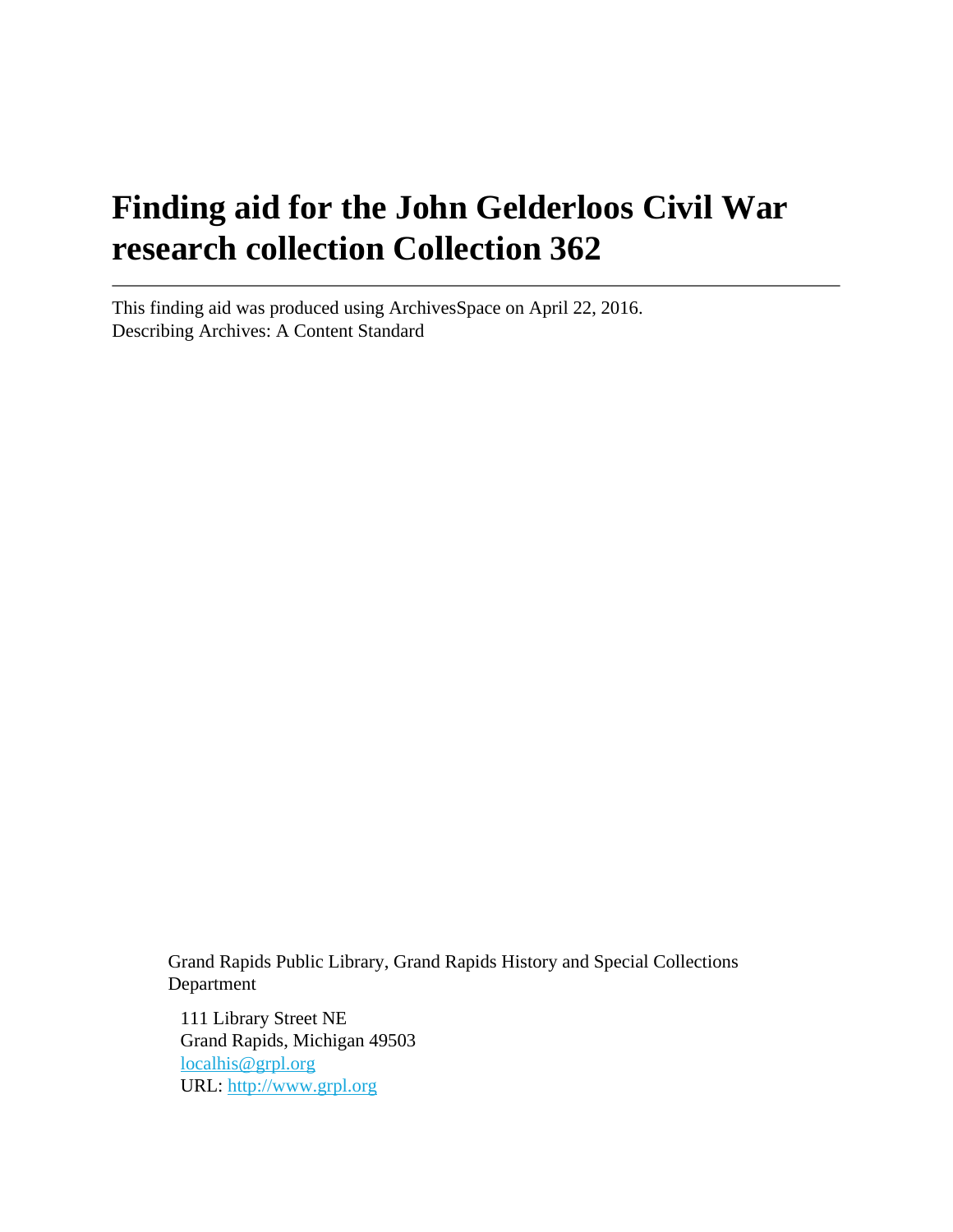## <span id="page-1-0"></span>**Table of Contents**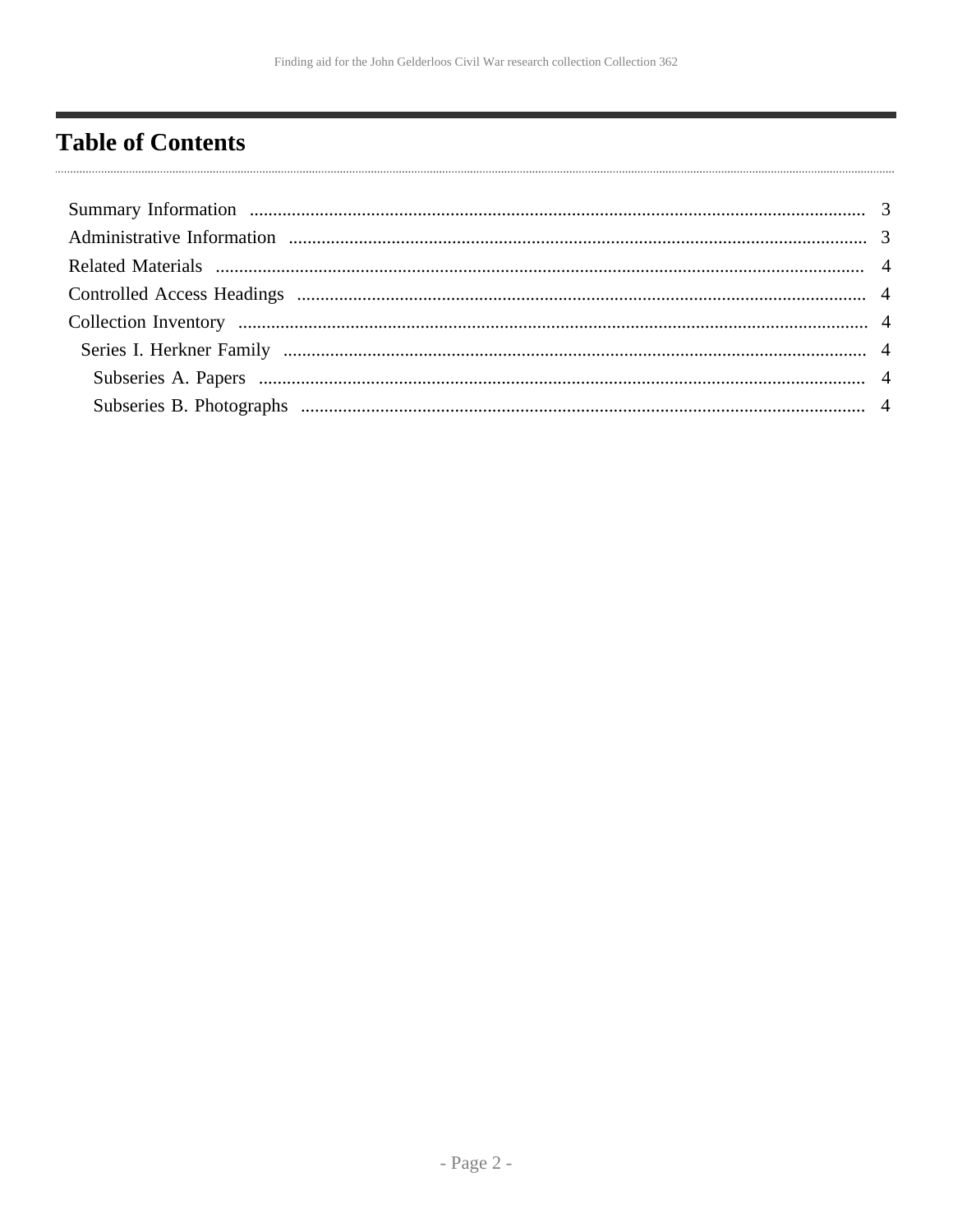## <span id="page-2-0"></span>**Summary Information**

| <b>Repository:</b>                  | Grand Rapids Public Library, Grand Rapids History and Special<br><b>Collections Department</b>                                                                                                                                                                                                                                                                                                                                                                                                                                                                             |  |
|-------------------------------------|----------------------------------------------------------------------------------------------------------------------------------------------------------------------------------------------------------------------------------------------------------------------------------------------------------------------------------------------------------------------------------------------------------------------------------------------------------------------------------------------------------------------------------------------------------------------------|--|
| <b>Title:</b>                       | John Gelderloos Civil War research collection                                                                                                                                                                                                                                                                                                                                                                                                                                                                                                                              |  |
| ID:                                 | Collection 362                                                                                                                                                                                                                                                                                                                                                                                                                                                                                                                                                             |  |
| Date [inclusive]:                   | 1859-                                                                                                                                                                                                                                                                                                                                                                                                                                                                                                                                                                      |  |
| <b>Physical Description:</b>        | 0.21 Linear Feet Two boxes                                                                                                                                                                                                                                                                                                                                                                                                                                                                                                                                                 |  |
| Language of the<br><b>Material:</b> | English                                                                                                                                                                                                                                                                                                                                                                                                                                                                                                                                                                    |  |
| Abstract:                           | This collection contains photocopies of soldier's letters and<br>photographs, primarily having to do with the 1st Michigan Engineers<br>and Mechanics regiment during the American Civil War. The contents<br>are from the personal collection of John Gelderloos, who has been<br>collecting items from this regiment since 2002. Primary focus is on<br>soldiers from Kent County although some are from other Michigan<br>Counties. Additional items cover the postwar period and include family<br>photos as well as business engaged in by veterans of this regiment. |  |

**^** [Return to Table of Contents](#page-1-0)

## <span id="page-2-1"></span>**Administrative Information**

### **Publication Statement**

Grand Rapids Public Library, Grand Rapids History and Special Collections Department

111 Library Street NE Grand Rapids, Michigan 49503 [localhis@grpl.org](mailto:localhis@grpl.org) URL:<http://www.grpl.org>

### **Immediate Source of Acquisition**

John Gelderloos, various accession numbers.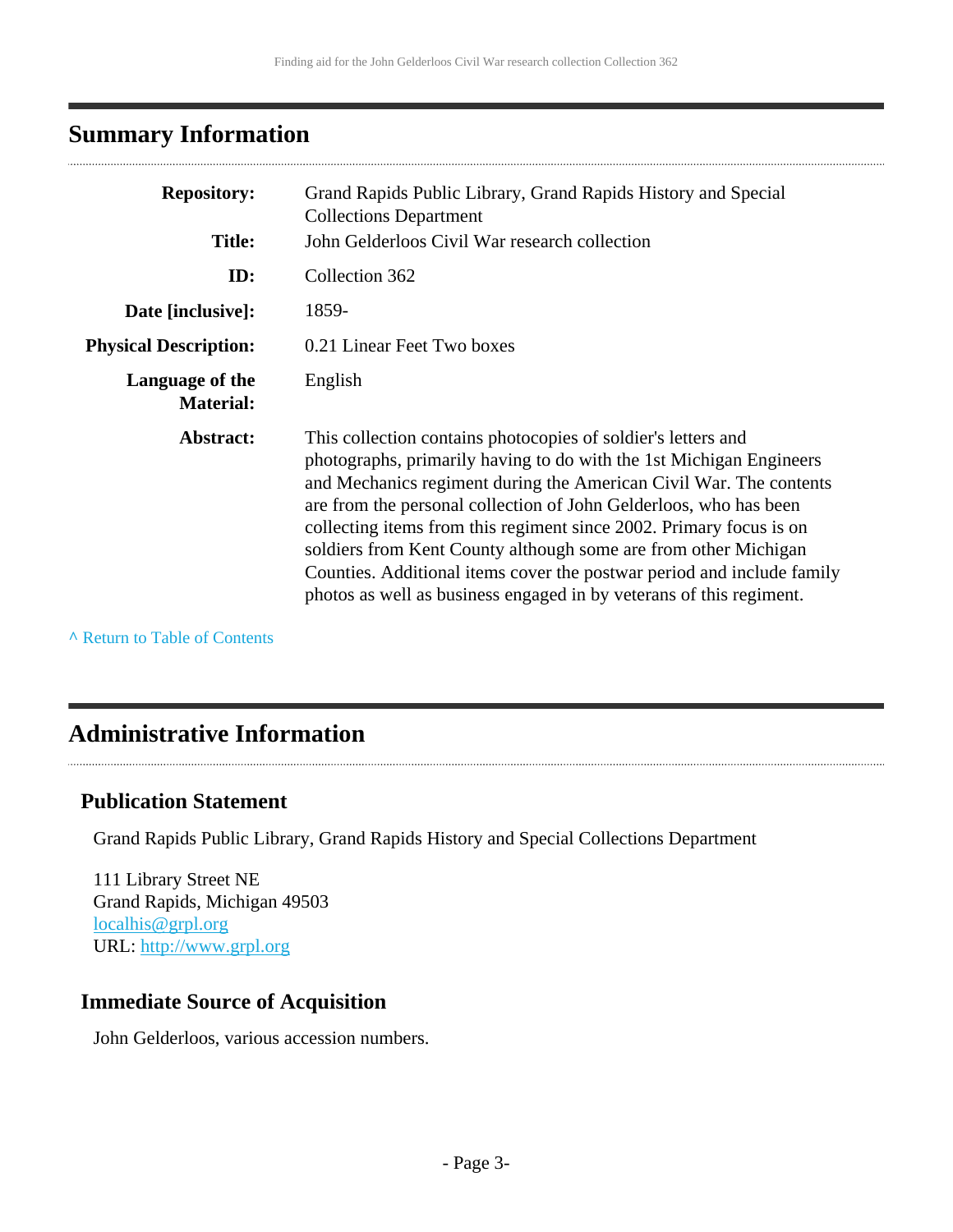#### **^** [Return to Table of Contents](#page-1-0)

### <span id="page-3-0"></span>**Related Materials**

#### **Related Materials**

There are a number of GRPL archival collections which contain information related to the Civil War. For a more complete listing of these various collections, See Coll. 242, Grand Rapids Public Library Civil War Documents Collection

**^** [Return to Table of Contents](#page-1-0)

## <span id="page-3-1"></span>**Controlled Access Headings**

- Grand Rapids (Mich.) -- History
- United States -- History -- Civil War, 1861-1865 -- Personal narratives
- United States -- History -- Civil War, 1861-1865 -- Veterans
- photographs
- letters (correspondence)
- United States. Army. Michigan Engineers and Mechanics Regiment, 1st (1861-1865)

### <span id="page-3-2"></span>**Collection Inventory**

#### <span id="page-3-3"></span>**Series I. Herkner Family**

#### <span id="page-3-4"></span>**Subseries A. Papers**

<span id="page-3-5"></span>

| <b>Title/Description</b>        | <b>Instances</b> |
|---------------------------------|------------------|
| Civil War letters (1 photocopy) | Box 2            |
| <b>Subseries B. Photographs</b> |                  |
| Civil War                       |                  |
| <b>Title/Description</b>        | <b>Instances</b> |

Joseph C. Herkner (3) Box 2